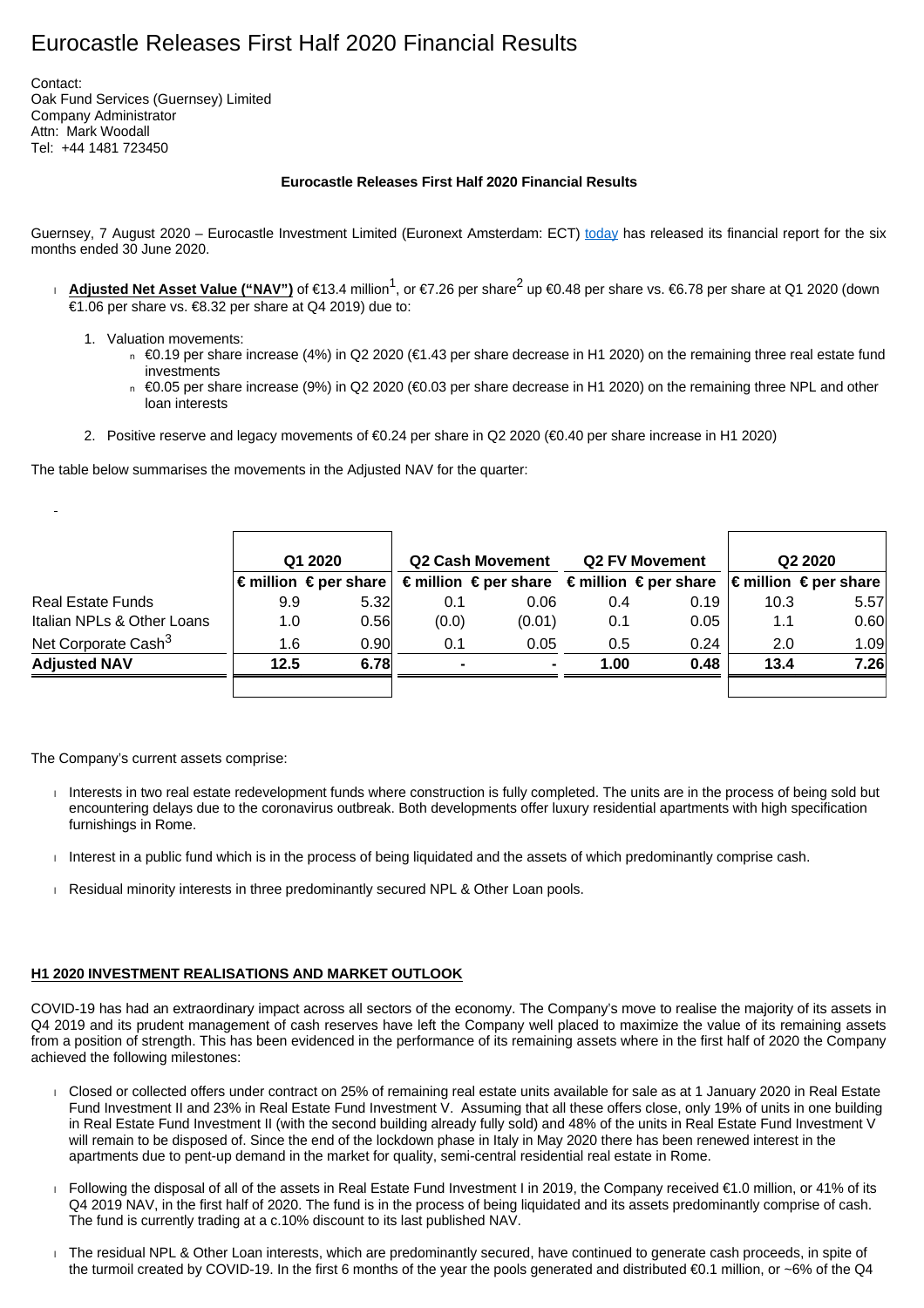#### 2019 NAV.

- Following favourable outcomes on certain potential liabilities along with various cost savings, the Company was able to generate a total net reduction on reserves of €0.6 million in the first half of the year. Since implementation of the Realisation Plan in 2019, the Company has generated total savings of €0.8 million against these reserves. Part of these savings are as a result of the Board of Directors agreeing to reduce their annual remuneration from €0.2 million to €0.1 million.
- The cash received in the first half of the year across the Company's investments, along with the current cash set aside for reserves as part of the Realisation Plan, leave the Company well capitalised and in a strong position to weather the uncertainty that COVID-19 has created.

#### §

| Income Statement for the Six and Three Months ended 30 June 2020 (Unaudited) | H <sub>1</sub> 2020  | Q <sub>2</sub> 2020  |  |
|------------------------------------------------------------------------------|----------------------|----------------------|--|
|                                                                              | $\epsilon$ Thousands | $\epsilon$ Thousands |  |
| <b>Portfolio Returns</b>                                                     |                      |                      |  |
| Italian NPLs & Other Loans                                                   | (66)                 | 91                   |  |
| <b>Real Estate Funds</b>                                                     | (2, 975)             | 351                  |  |
| Fair value movement on Italian investments                                   | (3,041)              | 442                  |  |
| Fair value movements on residual Legacy entities                             | 207                  | 216                  |  |
| Other income                                                                 | 16                   | 16                   |  |
| Loss on foreign currency translation                                         |                      | (3)                  |  |
| Total (loss) / income                                                        | (2,818)              | 671                  |  |
| <b>Operating Expenses</b>                                                    |                      |                      |  |
| Interest expense                                                             | 42                   | 17                   |  |
| Manager base and incentive fees                                              | 21                   | 126                  |  |
| Remaining operating expenses                                                 | 1,047                | 586                  |  |
| <b>Other Operating expenses</b>                                              | 1,068                | 712                  |  |
| Total expenses                                                               | 1,110                | 729                  |  |
| Loss for the period                                                          | (3,928)              | (58)                 |  |
| $\notin$ per share                                                           | (2.12)               | (0.03)               |  |

### **Balance Sheet and Adjusted NAV Reconciliation as at 30 June 2020**

| (Unaudited)                                  | <b>Italian</b>           | Corporate            |                      |  |
|----------------------------------------------|--------------------------|----------------------|----------------------|--|
|                                              | <b>Investments</b>       | $\epsilon$ Thousands | <b>Total</b>         |  |
|                                              | $E$ Thousands            |                      | $\epsilon$ Thousands |  |
| <b>Assets</b>                                |                          |                      |                      |  |
| Cash and cash equivalents                    | $\blacksquare$           | 20,663               | 20,663               |  |
| Other assets                                 |                          | 47                   | 47                   |  |
| Investments:                                 |                          |                      |                      |  |
| Italian NPLs & Other Loans                   | 1,120                    |                      | 1,120                |  |
| <b>Real Estate Funds</b>                     | 10,315                   |                      | 10,315               |  |
| <b>Total assets</b>                          | 11,345                   | 20,710               | 32,145               |  |
| <b>Liabilities</b>                           |                          |                      |                      |  |
| Trade and other payables                     | $\overline{\phantom{0}}$ | 1,547                | 1,547                |  |
| Manager base and incentive fees              |                          | 138                  | 138                  |  |
| <b>Total liabilities</b>                     |                          | 1,685                | 1,685                |  |
| <b>IFRS NAV</b>                              | 11,435                   | 19,025               | 30,460               |  |
| Additional Reserves <sup>3</sup>             | $\overline{\phantom{0}}$ | (17,016)             | (17,016)             |  |
| <b>Adjusted NAV</b>                          | 11,435                   | 2,009                | 13,444               |  |
| Adjusted NAV ( $\in$ per share) <sup>4</sup> | 6.18                     | 1.08                 | 7.26                 |  |

#### **PDMR UPDATE**

The Company issued 1,000 ordinary shares to each of its three independent directors as part of their in-place compensation arrangements. By reference to its obligations under Article 19 of EU Regulation 596/2014, the Company is making public the following details of those dealings in its shares by persons discharging managerial responsibilities: